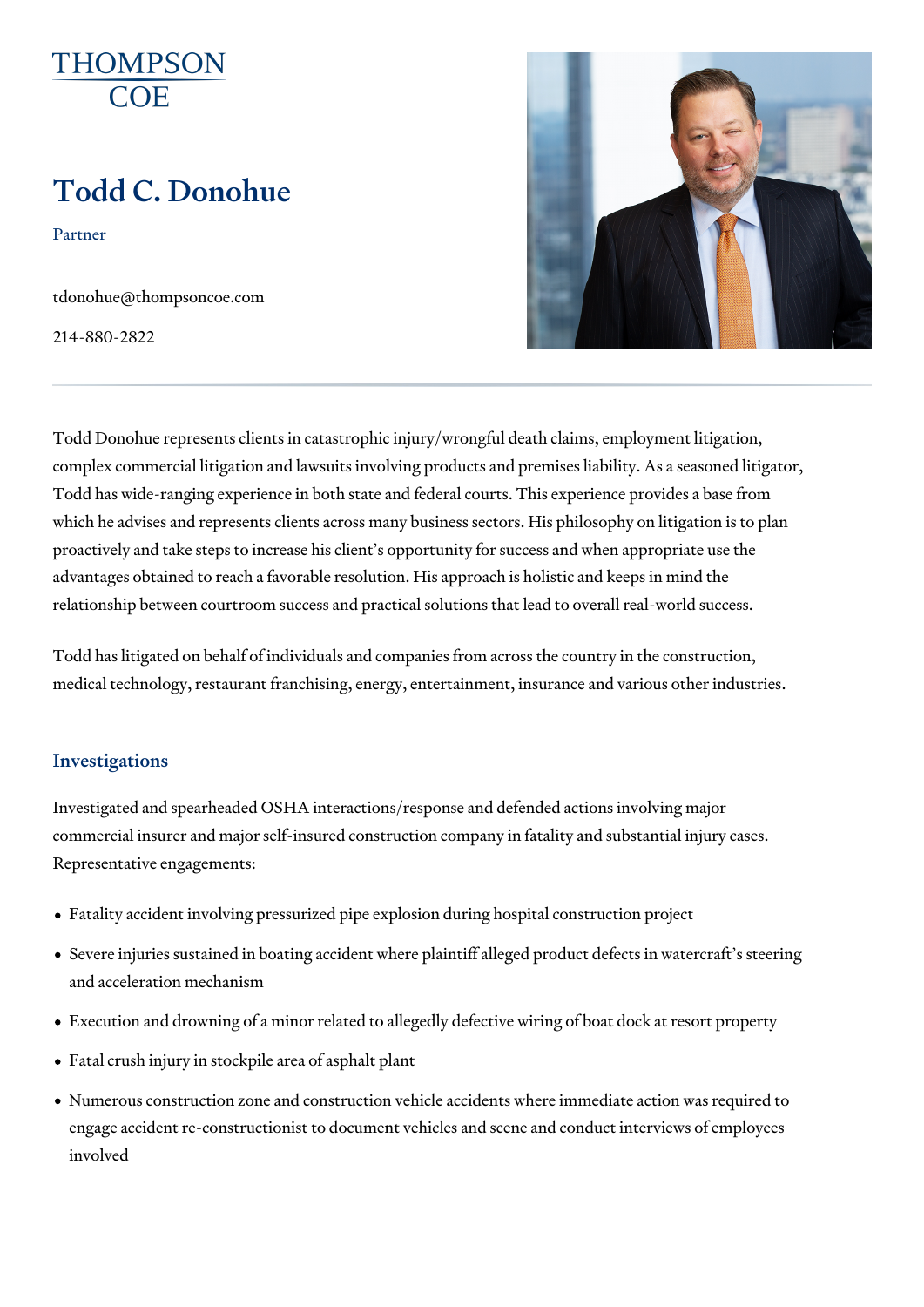- Employee of horizontal drilling company sustained purported severe hand injury while attempting to fix horizontal drilling equipment
- Surveyor electrocution resulting from equipment contact with overhead power lines due to wind gusts
- Fatality resulting from 10-story fall inside shaft of west Texas wind turbine
- Fatal crush injury as a result of improper lift operation at a new high school construction site
- Fatal fall injury from make-shift scaffolding at new high school construction site
- Claims involving property damage resulting from fire suppression systems that suffered catastrophic damage as a result of sustained freezing temperatures

## Representative Experience

Represented writer of code for software that is the support system for debit card, credit card and ACH transactions nationally against employer in copyright action and dispute over software ownership. Client retained ownership of his code and software.

Represented an internationally-known TV and radio personality and social issues commentator in contract dispute with former agent involving payments of commissions.

Represented a co-host of nationally-syndicated radio show in contract dispute with agent related to commissions and salary impact of COVID-19.

Represented a former employee of global company responsible for manufacture of copiers, scanners and cameras in fraud and breach of contract action related to payment of commissions due as a result of overhaul of business development framework by client.

Represented convenience store client in premises liability and negligence action stemming from a criminal attack wherein plaintiff was doused with gasoline from store pumps and then set on fire. Case resolved through favorable settlement.

Successfully represented Dallas/Fort Worth area hotel in a premises liability and negligence action arising out of sexual assault.

Successfully represented national restaurant chain in premises liability and insufficient security action arising from carjacking and robbery that took place on premises.

Successfully represented two members of medical software partnership in business divorce. Clients retained stake in entity and negotiated amicable departure terms for third member.

Successfully represented two individuals and company in non-compete dispute against former employer in the business of rescuing financially-stressed entities. The matter was a highly contentious dispute over a Rule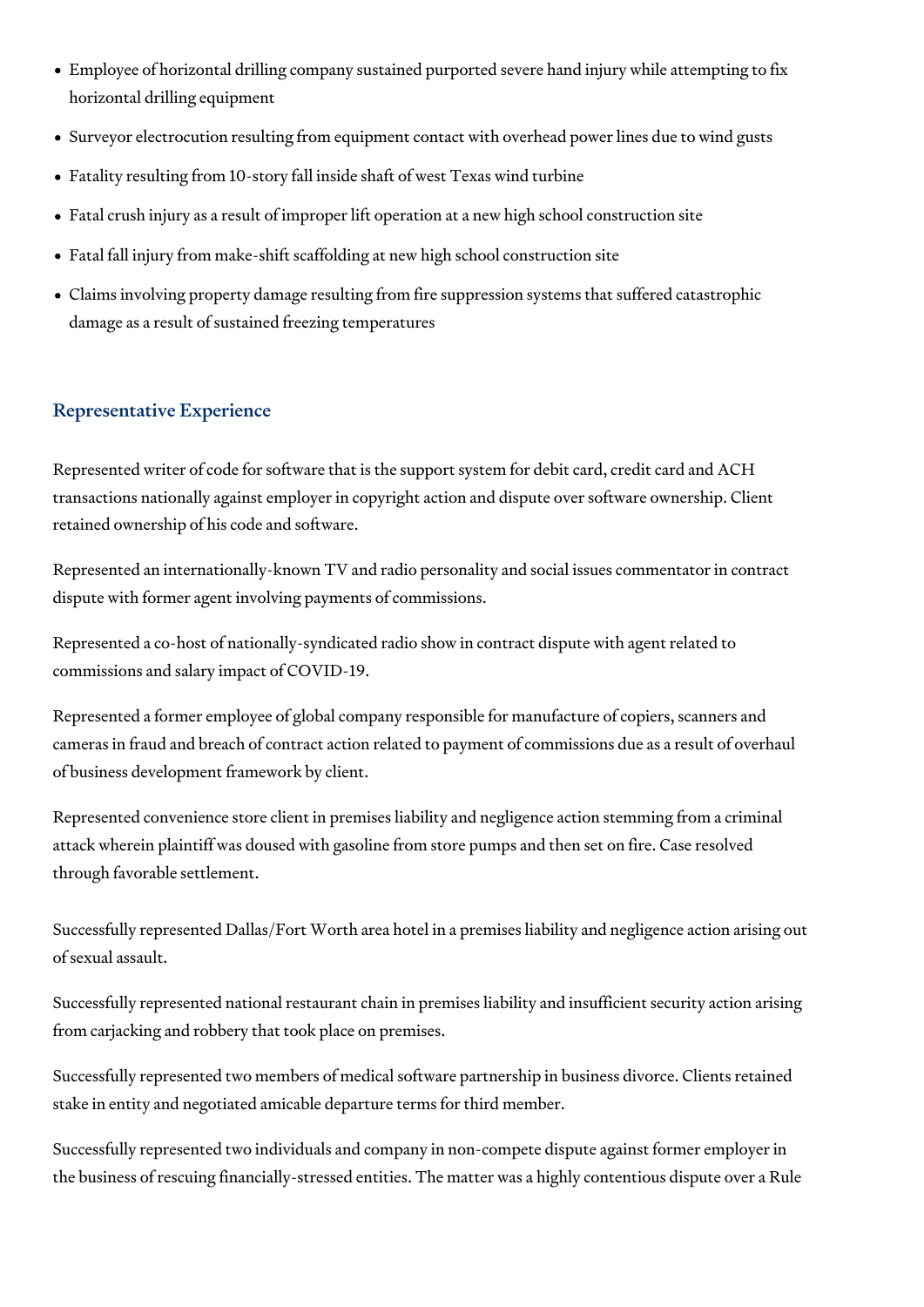202 Petition. Individuals were protected from giving pre-suit depositions a potential plaintiff after deposition of corporate representative.

#### Related Services

[Appellate Li](https://www.thompsoncoe.com/people/todd-c-donohue/)tigation

[Business and C](https://www.thompsoncoe.com/people/todd-c-donohue/)ommercial

[Constru](https://www.thompsoncoe.com/people/todd-c-donohue/)ction

[General Liability/Catas](https://www.thompsoncoe.com/people/todd-c-donohue/)trophic Injury

[Insura](https://www.thompsoncoe.com/people/todd-c-donohue/)nce

[Labor & Empl](https://www.thompsoncoe.com/people/todd-c-donohue/)oyment

[Products Liability &](https://www.thompsoncoe.com/people/todd-c-donohue/) Mass Torts

#### Education, Admissions & Activities

EDUCATION

Southern Methodist University Dedman School of Law J.D., 2000 Southern Methodist Law Review Association, Symposium Editor Order of the Coif Phi Delta Phi

## Texas A&M University B.B.A , 1996 Accounting Management

BAR ADMISSIONS

#### Texas 2000

COURT ADMISSIONS

United States Court of Appeals for the Fifth Circuit

United States District Court of Texas Northern, Southern, Eastern

PROFESSIONAL AND COMMUNITY ACTIVITIES